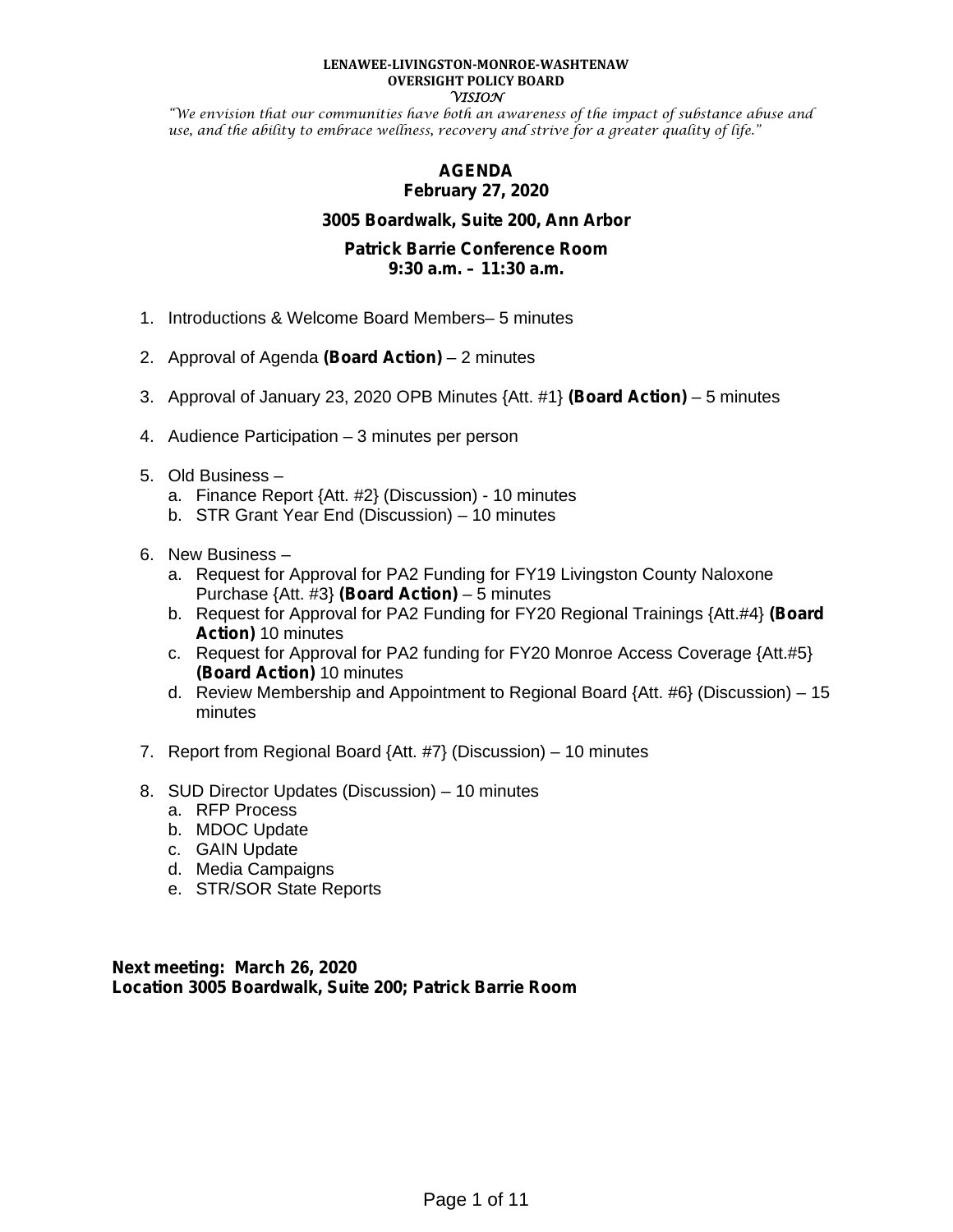# **LENAWEE-LIVINGSTON-MONROE-WASHTENAW OVERSIGHT POLICY BOARD January 23, 2020 meeting 3005 Boardwalk Dr., Ste. 200 Ann Arbor, MI 48108**

Members Present: Mark Cochran, William Green, John Lapham, David Oblak, Dave O'Dell, Ralph Tillotson, Tom Waldecker, Kim Comerzan, Dianne McCormick

Members Absent: Charles Coleman, Monique Uzelac, Amy Fullerton, Ricky Jefferson

Guests:

- Staff Present: Stephannie Weary, James Colaianne, Nicole Adelman, Dana Darrow, Alyssa Tumolo, Rebecca DuBois, Kate Hendricks, Matt Berg, Jackie Bradley (Lenawee CMH)
- D. Oblak called the meeting to order at 9:30 a.m.
- 1. Introductions
- 2. Approval of the agenda

# **Motion by M. Cochran, supported by D. O'Dell, to approve the agenda Motion carried**

3. Approval of the October 24, 2019 Oversight Policy Board minutes

#### **Motion by T. Waldecker, supported by J. Lapham, to approve the October 24, 2019 Oversight Policy Board minutes Motion carried**

- 4. Audience Participation
	- None
- 5. Old Business
	- a. Finance Report
		- M. Berg advised that the region continues to wait on funding from the state. The hope is for the first correct payments for FY20 in February.
- 6. New Business
	- a. Presentation of SUD Prevention Programming
		- J. Goerge and K. Postmus provided an overview of SUD Prevention programming. Discussion followed. Refer to the CMHPSM shared drive for details.
		- D. Oblak requested that the Karen Bergbower agency to attend an OPB meeting.
		- Readers will be needed soon for the upcoming RFP.
	- b. Request for Approval for Funding for Peer Recovery Supports Training for FY 20
		- This request is for funding for a minimum of 3 peer recovery coach trainings in FY20: CCAR (1) and MARS (2) trainings. For MARS the request is for food only (SOR covers the actual training cost but can't cover food).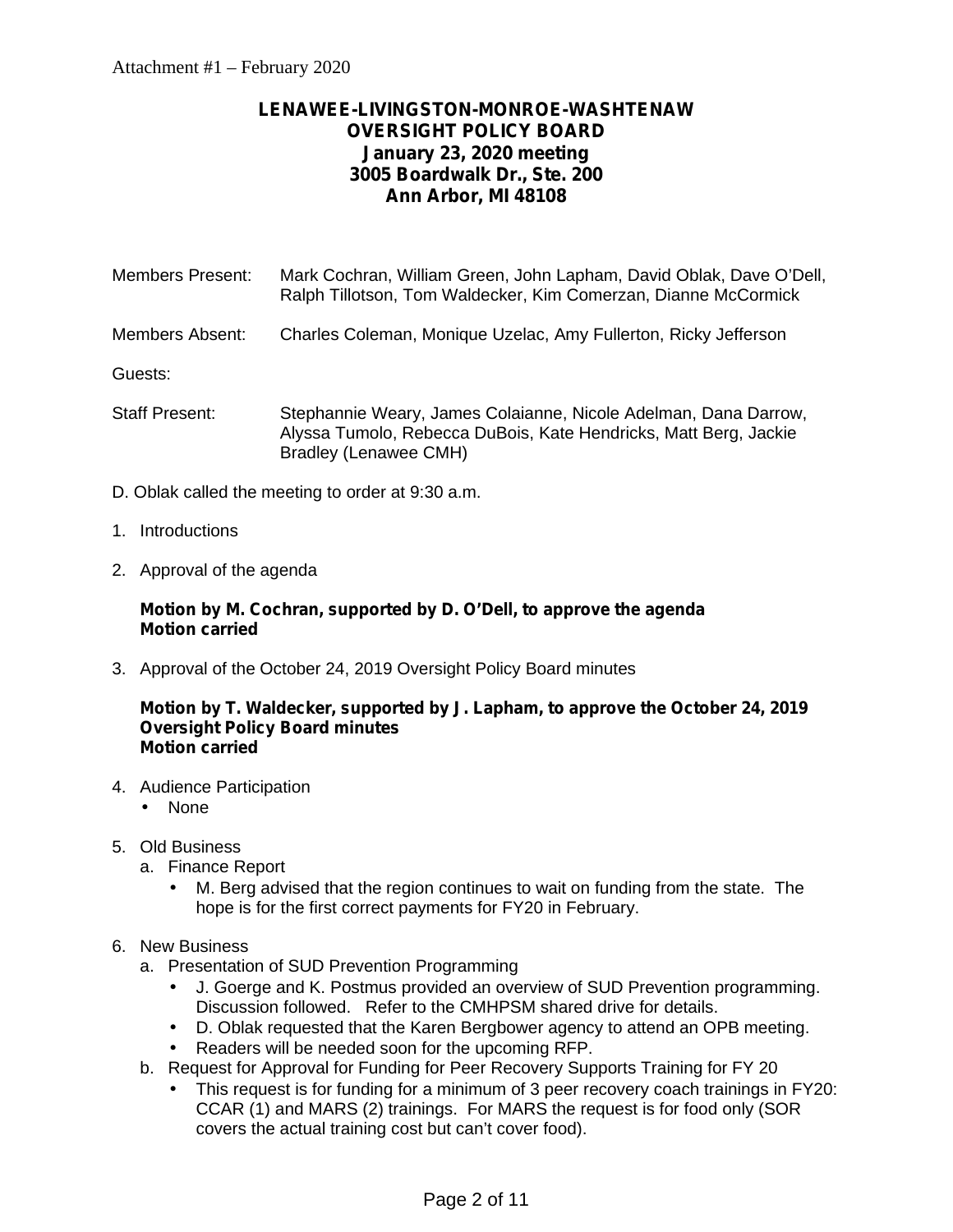T. Waldecker requested place of residence be included in registration information so that any money pulled from PA2 for this effort is allocated by the number of county residents attending the training.

# **Motion by T. Waldecker, supported by M. Cochran, to approve a maximum of \$16,500 in PA2 Funds for trainings for Peer Recovery Supports, with any PA2 funds used being allocated by county based on registration information Motion carried**

- c. Mini Grant from LCCA
	- K. Postmus provided an overview of the Livingston County Community Alliance's request for mini-grant funding, which was approved within the SUD Director's authority.
- d. RFP Process and Updates
	- N. Adelman shared a draft timeline for the upcoming RFP. The hope is to bring the RFP to OPB for approval in March.
- 7. Report from Regional Board
	- The January meeting was canceled.
- 8. SUD Director Updates
	- K. Postmus provided details on the Federal Tobacco 21 law that was recently passed
	- Treatment providers will need to be educated on client marijuana use, per SAMHSA. Marijuana is not a treatment option for mental health or SUD disorders. Treatment providers will need to work with clients to titrate down and ultimately off.
	- PIHPs are working with MDHHS and MDOC to plan for the PIHPs to subcontract to work with people on parole and probation as of 4/1.
	- D. Oblak requested an acronym list.

# **Opioid Media Campaign**

- N. Adelman shared the final materials for the opiate media campaign, which was presented to OPB in December. The campaign will include billboards, bus signs and posters. Movie theaters and gas stations are also possible locations for the media campaign ads.
- Dianne emphasized the importance of having the right county's contact information in all the communications.
- Dianne noted that Livingston will ask sanitarians to take campaign literature with them to their twice-yearly restaurant inspections.
- D. Oblak suggested having teams of trainers go out to likely sites of overdoes, such as gas stations and fast food restaurants, to train employees on how to administer naloxone.
- Next step will be for Gina and Nicole to reach out to Monroe and Lenawee for more information on Naloxone outreach in those counties.
- 9. Adjournment

# **Motion by M. Cochran, supported by J. Lapham, to adjourn the meeting Motion carried**

Meeting adjourned at 10:50 a.m.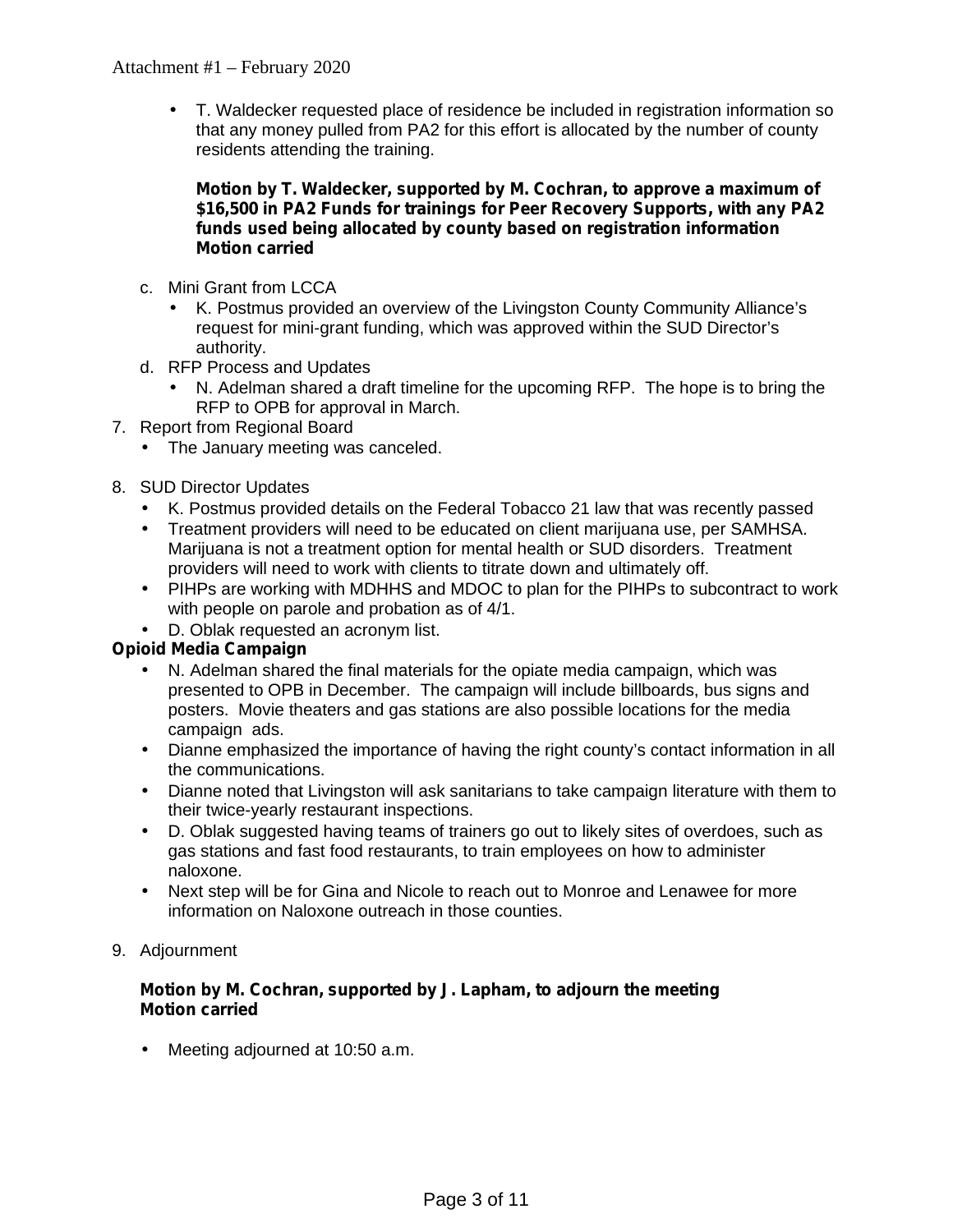#### Community Mental Health Partnership Of Southeast Michigan SUD SUMMARY OF REVENUE AND EXPENSE BY FUND November 2019 FY20

| <b>Summary Of Revenue &amp; Expense</b> |               |                  |                   |                       |                |                      |    |              |      |                      |
|-----------------------------------------|---------------|------------------|-------------------|-----------------------|----------------|----------------------|----|--------------|------|----------------------|
|                                         |               |                  |                   | <b>Funding Source</b> |                |                      |    |              |      | <b>Total Funding</b> |
|                                         | Medicaid      | Healthy Michigan | SUD - Block Grant | SUD - SOR             | SUD - STR      | <b>Gambling Prev</b> |    | SUD-COBO/PA2 |      | Sources              |
| <b>Revenues</b>                         |               |                  |                   |                       |                |                      |    |              |      |                      |
| Funding From MDHHS                      | 753,333       | 1,488,109        | 1,164,470         | 173,519               | 127,527        | 10,945               |    |              |      | 3,717,903            |
| PA2/COBO Tax Funding Current Year       |               |                  |                   |                       |                |                      |    | 465,015      |      | 465,015              |
| PA2/COBO Reserve Utilization            |               |                  |                   |                       |                |                      |    | 391,108      |      | 391,108              |
| Other                                   |               |                  |                   |                       |                |                      |    |              |      |                      |
| <b>Total Revenues</b>                   | 753,333       | \$<br>1,488,109  | \$<br>1,164,470   | \$<br>173,519         | \$<br>127,527  | \$<br>10,945         | £. | 856,123      | \$   | 4,574,026            |
| <b>Expenses</b>                         |               |                  |                   |                       |                |                      |    |              |      |                      |
| Funding for County SUD Programs         |               |                  |                   |                       |                |                      |    |              |      |                      |
| <b>CMHPSM</b>                           |               |                  |                   | 167,247               | 155,425        | 10,426               |    |              |      | 333,098              |
| Lenawee                                 | 114,120       | 220,086          | 77,107            |                       |                |                      |    | 39,575       |      | 450,888              |
| Livingston                              | 75,222        | 138,823          | 201,185           |                       |                |                      |    | 50,230       |      | 465,460              |
| Monroe                                  | 101,124       | 212,045          | 273,402           |                       |                |                      |    | 47,534       |      | 634,105              |
| Washtenaw                               | 296,491       | 513,821          | 459,252           |                       |                |                      |    | 120,898      |      | 1,390,462            |
| <b>Total SUD Expenses</b>               | 586,957       | \$<br>1,084,775  | \$<br>1,010,946   | \$<br>167,247         | \$<br>155,425  | \$<br>10,426         | \$ | 258,237      | \$   | 3,274,013            |
| Administrative Cost Allocation          | 28,821        | 88,782           | 51,435            | 6,272                 | 8,393          | 518                  |    |              |      | 184,221              |
|                                         |               |                  |                   |                       |                |                      |    |              |      |                      |
| <b>Total Expenses</b>                   | 615,778       | 1,173,557        | 1,062,381         | 173,519               | 163,818        | 10,945               |    | 258,237      | - \$ | 3,458,235            |
|                                         |               |                  |                   |                       |                |                      |    |              |      |                      |
| Revenues Over/(Under) Expenses          | \$<br>137,555 | \$<br>314,552    | \$<br>102,089     | \$<br>$\mathbf 0$     | \$<br>$-36291$ | \$                   |    | 597,886      | -S   | 1,115,791            |

| Current fiscal year utilization of PA2 |          |               |   | Revenues<br>Over/(Under) |
|----------------------------------------|----------|---------------|---|--------------------------|
|                                        | Revenues | Expenditures  |   | Expenses                 |
| PA2 by County                          |          |               |   |                          |
| Lenawee                                | 68,628   | 39,575        |   | 29,053                   |
| Livingston                             | 206,696  | 50,230        |   | 156,466                  |
| Monroe                                 | 151,279  | 47,534        |   | 103,745                  |
| Washtenaw                              | 429,520  | 120,898       |   | 308,622                  |
| Totals                                 | 856,123  | \$<br>258.237 | ъ | 597,886                  |

|                        | FY 20 Beginning | FY20 Projected     | FY21 Projected     | FY21 Projected        |
|------------------------|-----------------|--------------------|--------------------|-----------------------|
| <b>Unallocated PA2</b> | Balance         | <b>Utilization</b> | <b>Utilization</b> | <b>Ending Balance</b> |
| Lenawee                | 912.004         | (222.723)          | (222, 723)         | 466.557               |
| Livingston             | 3.354.112       | (613, 133)         | (613, 133)         | 2,127,846             |
| Monroe                 | 767.762         | (164, 037)         | (164.037)          | 439.688               |
| Washtenaw              | 2.898.376       | (598.506)          | (598, 506)         | 1,701,365             |
| Total                  | 7.932.254       | (1,598,399)        | (1,598,399)        | 4,735,456             |
|                        |                 |                    |                    |                       |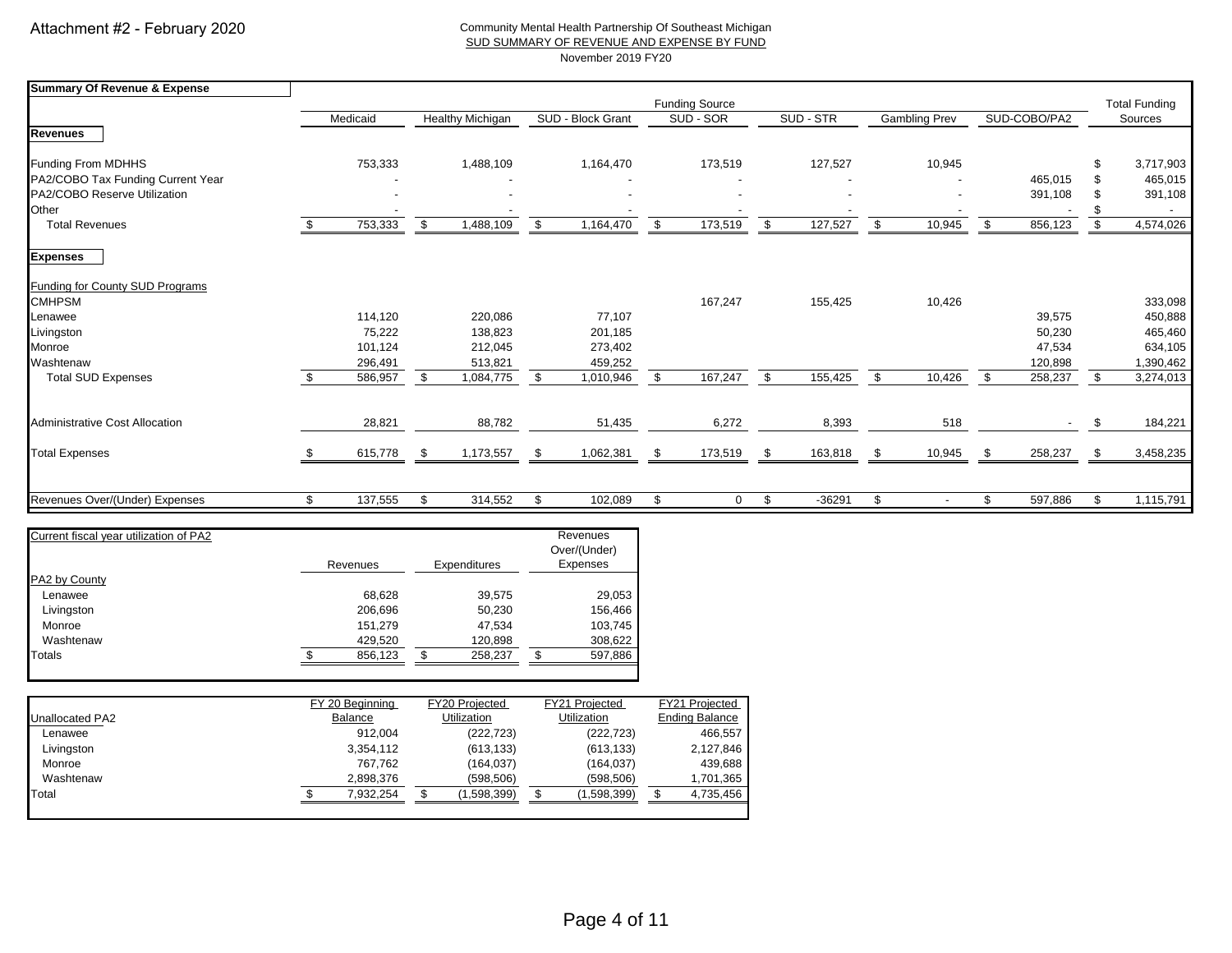### **CMHPSM SUD OVERSIGHT POLICY BOARD**

#### **ACTION REQUEST**

**Board Meeting Date:** February 27, 2020

**Action Requested**: Livingston County Community Mental Health Authority receives funding from SOR to purchase Naloxone and distribute supplies throughout Livingston County on behalf of the PIHP. Livingston County CMHA unfortunately missed an invoice during FY19, which is now unable to be charged to SOR, as the grant year was closed out and reported to the state.

We are now requesting this invoice be paid through PA2 funds, as this fund source is still available.

#### **Connection to PIHP/MDHHS Contract, Regional Strategic Plan or Shared Governance Model:**

Support for services offered through the PIHP Contract with Livingston CMHA.

#### **Recommendation**:

Approval of \$3,600 in Livingston County PA2 Funds from FY 19 to support Naloxone Reimbursement.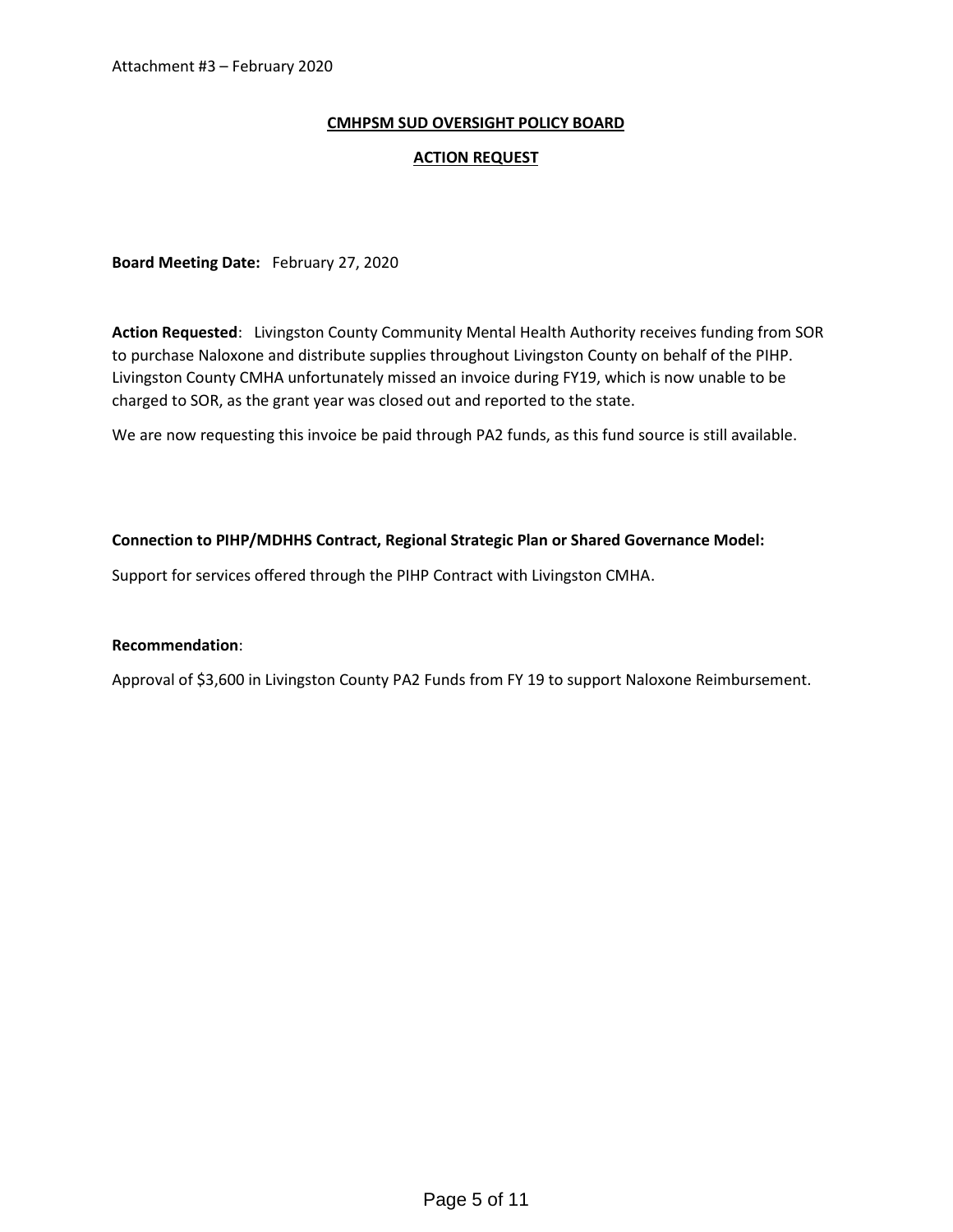#### **CMHPSM SUD OVERSIGHT POLICY BOARD**

#### **ACTION REQUEST**

**Board Meeting Date:** February 27, 2020

**Action Requested**: Approval of regional PA2 funds not to exceed \$10,000.00 to provide SUD prevention and treatment training opportunities to region-wide providers on topics such as, but not limited to: ACEs (Adverse Childhood Experiences); Developing Infographics (Demonstrate program outcomes); Ethics Training; Social Media & SUD; Michigan Prevention Data System (MPDS); Current & Emerging ATOD Trends, etc.

**Background:** The CMHPSM recognizes the importance of having knowledgeable and skilled staff/implementers delivering SUD prevention and treatment services in the four-county region. Updated information and skills on specific concepts and topics are vital to the delivery of effective prevention programming and treatment services, and will also help build capacity amongst potential new providers. The CMHPSM aims to be responsive to emerging issues and offer specific trainings within the region to meet this need. These funds would be used for potential trainers (other than internal staff) and items such as materials, refreshments, and travel costs.

Additionally, providers that are certified and/or possess a Development Plan for certification are often in need of educational hours that meet the Michigan Certification Board for Addiction Professionals (MCBAP) requirements. In addition to on-line trainings that are currently available, local, in-person training opportunities would help to fulfill this need.

**Connection to PIHP/MDHHS Contract, Regional Strategic Plan or Shared Governance Model:** To enhance the opportunity for the effective delivery of SUD prevention and treatment services throughout the region.

**Recommendation**: Motion to approve regional PA2 funds not to exceed \$10,000.00 for addressing training needs in the CMHPSM four-county region.

Please note: Staff will track the number of training participants from each county so that a proportionate amount of each county's PA2 funding is utilized.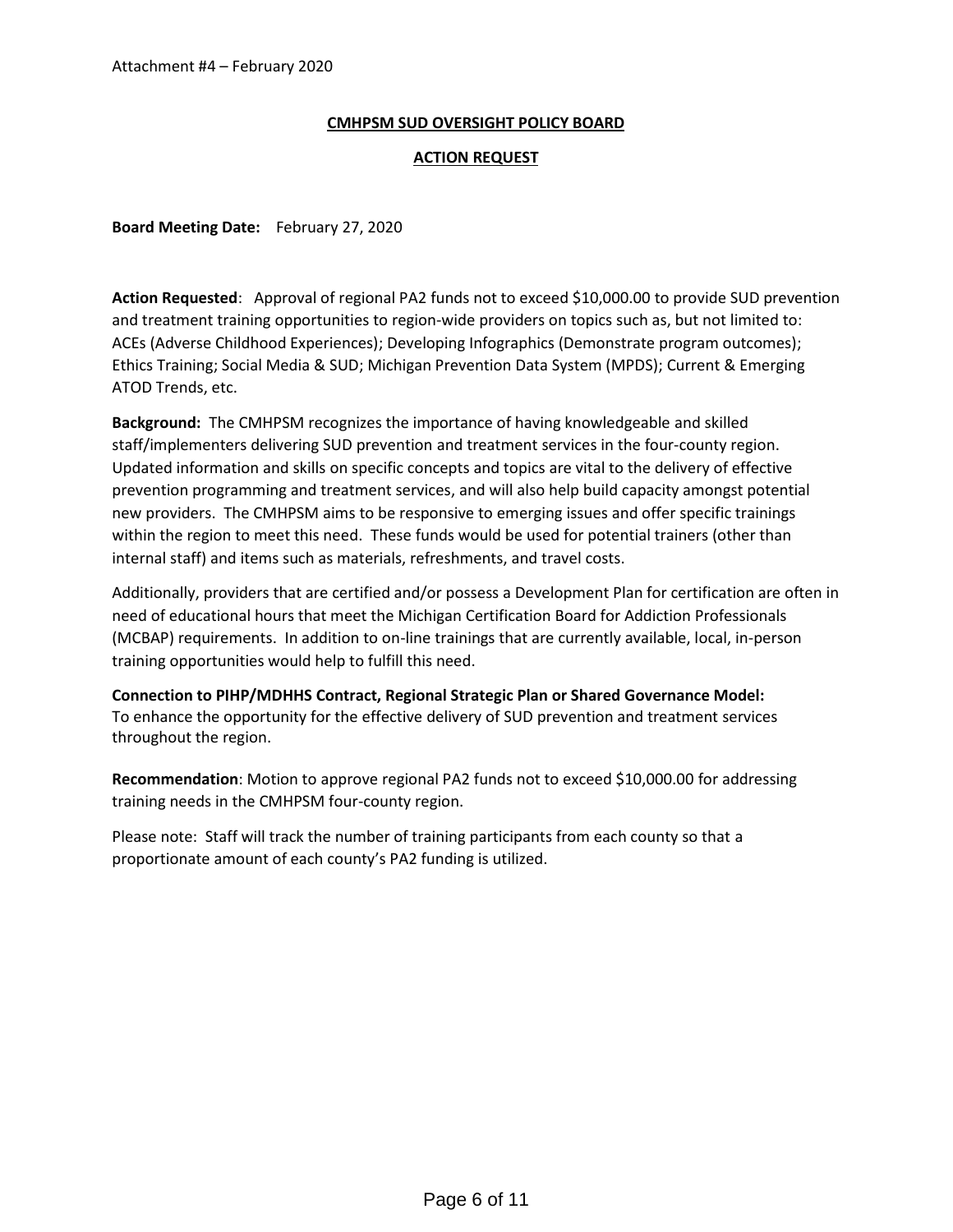### **CMHPSM SUD OVERSIGHT POLICY BOARD**

#### **ACTION REQUEST**

**Board Meeting Date:** February 27, 2020

#### **Action Requested**:

Approve funding for Monroe Community Mental Health Authority SUD Access services for a total of \$66,524.50 annually.

#### **Background:**

The CMHPSM previously provided SUD Access screening and referral through a partnership with Monroe CMHA. In the past, we funded a staff person to co-locate in the access department to screen and refer clients. That system created a bottle neck with having only one screener serving all Monroe requests for services. The opportunity to develop an integrated access where the entire access staff are trained and capable of managing all population requests came about when Monroe CMHA obtained their SUD license. Our mutual goal is to expand access screening and referral capacity for SUD services, which will eliminate the backlog, thereby assessing and referring clients more efficiently. The CMHPSM staff will continue to provide support and handle all continued stay requests and utilization management for Monroe, and the region as needed. Funding will be through Block Grant and PA2 as needed.

#### **Connection to PIHP/MDCH Contract, Regional Strategic Plan or Shared Governance Model:**

Ensure seamless access to care and coordination of services.

#### **Recommendation**:

Approve funding of Monroe CMHA SUD Access funding at \$66,524 through Monroe County PA2 funds and/or Block Grant.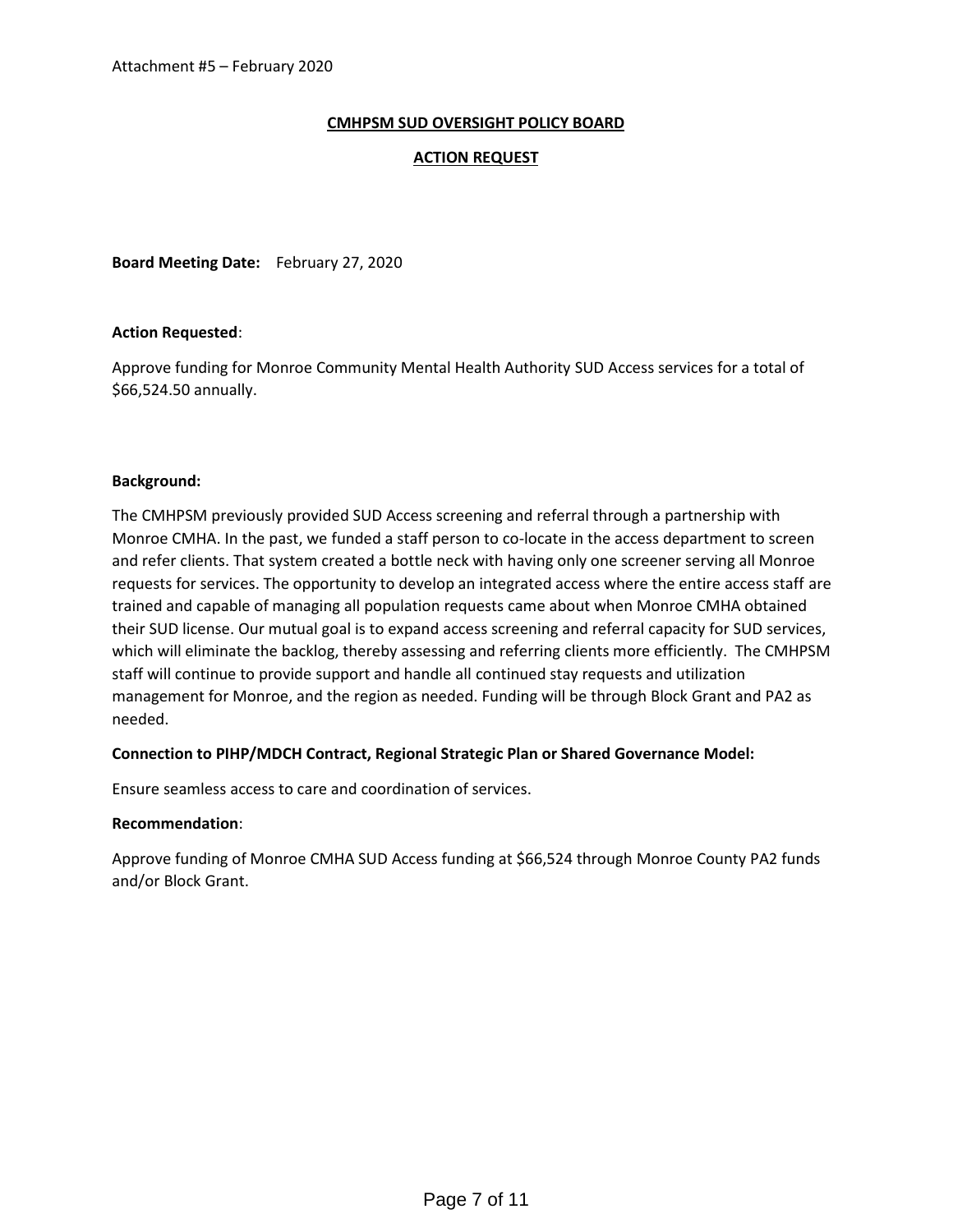# **LIVINGSTON – LENAWEE –MONROE – WASHTENAW OVERSIGHT POLICY BOARD FY2020 MEMBERSHIP ROSTER**

| <b>NAME</b>                       | <b>EMAIL</b>             | <b>ADDRESS</b>                                                                                                               | <b>COUNTY</b> | <b>APPOINTED</b><br><b>By</b> | <b>TERM EXPIRES</b>   |
|-----------------------------------|--------------------------|------------------------------------------------------------------------------------------------------------------------------|---------------|-------------------------------|-----------------------|
| <b>William Green</b>              | WGreen@livgov.com        | 304 E Grand River Ave<br>Suite 201<br>Howell, MI 48843                                                                       | Livingston    | County<br>Commission          | September 30,<br>2021 |
| <b>Dianne</b><br><b>McCormick</b> | DMcCormick@livgov.com    | 2300 E Grand River Ave<br>Suite 102<br>Howell, MI 48843                                                                      | Livingston    | County<br>Commission          | September 30,<br>2022 |
| <b>Vacant</b>                     |                          |                                                                                                                              | Livingston    | <b>CMH Board</b>              |                       |
| <b>Vacant</b>                     |                          |                                                                                                                              | Livingston    | <b>CMH Board</b>              |                       |
|                                   |                          |                                                                                                                              |               |                               |                       |
| <b>Vacant</b>                     |                          |                                                                                                                              | Washtenaw     | <b>CMH Board</b>              | September 30,<br>2022 |
| <b>David Oblak</b><br>Chair       | DMOblak@a2gov.org        | 15 <sup>th</sup> District Court Probation<br>101 E Huron Street<br>P.O. Box 8650<br>Ann Arbor, MI 48107-8650<br>734.994.2754 | Washtenaw     | <b>CMH Board</b>              | September 30,<br>2021 |
| <b>Ricky Jefferson</b>            | jeffersonr@washtenaw.org | Ricky Jefferson<br>$(734)$ 369-0976<br>District 6 Commissioner<br><b>Washtenaw County</b><br><b>Board of Commissioners</b>   | Washtenaw     | County<br>Commission          | September 30,<br>2021 |
| <b>Monique Uzelac</b>             | muzelac@gmail.com        | 1506 Kuehnle Street Ann Arbor,<br>MI 48103<br>734-645-4553                                                                   | Washtenaw     | County<br>Commission          | September 30,<br>2022 |

| <b>NAME</b> | <b>EMAIL</b> | <b>ADDRESS</b> | <b>COUNTY</b> | <b>APPOINTED</b> | <b>TERM EXPIRES</b>   |
|-------------|--------------|----------------|---------------|------------------|-----------------------|
|             |              |                |               |                  | Updated $02/20/20$ sw |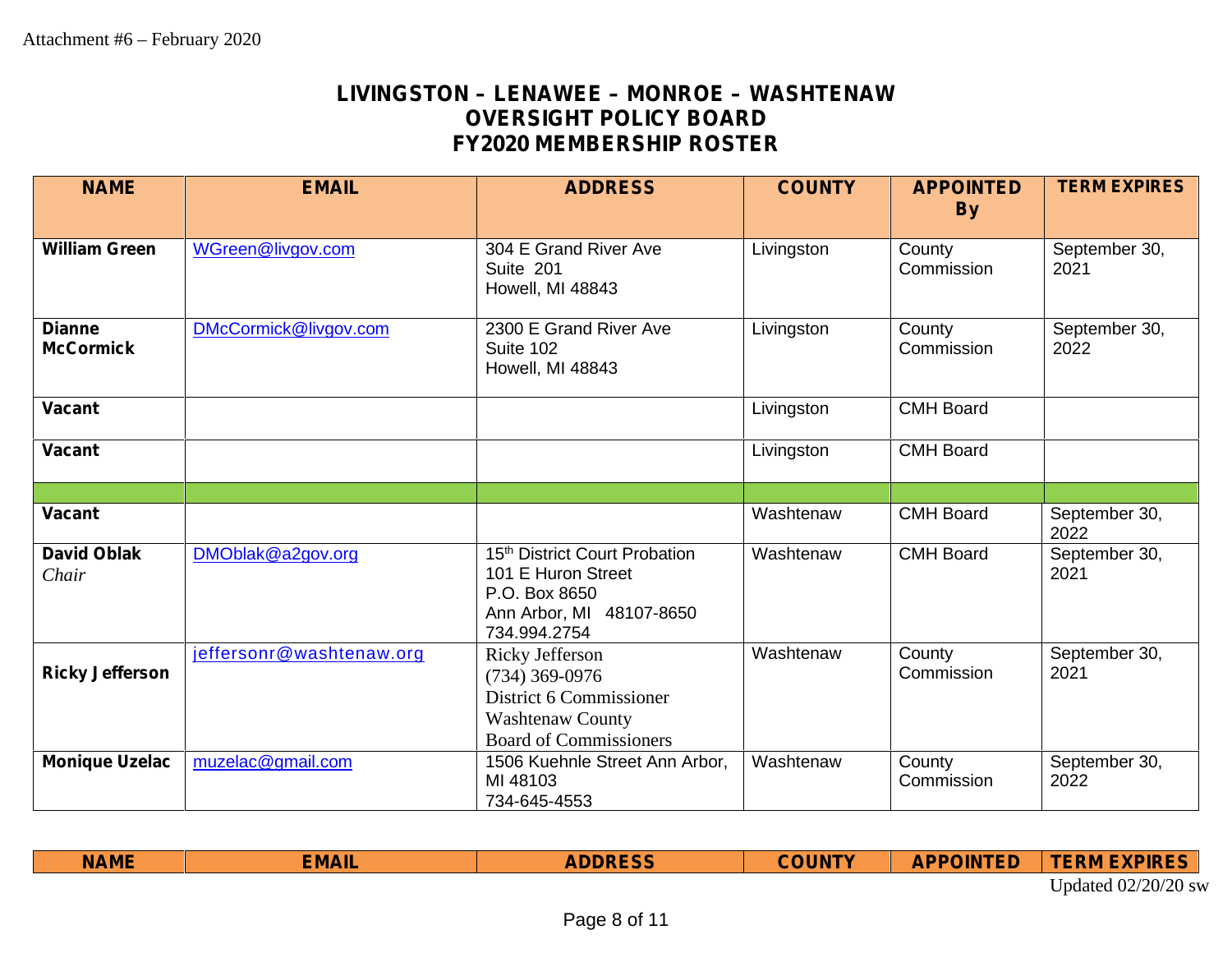Attachment #6 – February 2020

|                                    |                                  |                                                                                                              |         | <b>By</b>            |                       |
|------------------------------------|----------------------------------|--------------------------------------------------------------------------------------------------------------|---------|----------------------|-----------------------|
| <b>Ralph Tillotson</b>             | c/o rebecca.borton@lenawee.mi.us | 1899 Moore Road<br>Adrian, MI 49221<br>517-263-1804 (h)<br>517-403-5494 (c)                                  | Lenawee | County<br>Commission | September 30,<br>2020 |
| John Lapham                        | comm.lapham@lenawee.mi.us        |                                                                                                              | Lenawee | County<br>Commission | September 30,<br>2022 |
| <b>Amy Fullerton</b><br>Vice-Chair | FullertonA1@michigan.gov         | 517.260.1879                                                                                                 | Lenawee | <b>CMH Board</b>     | September 30,<br>2020 |
| <b>Vacant</b>                      |                                  |                                                                                                              | Lenawee | <b>CMH Board</b>     |                       |
|                                    |                                  |                                                                                                              |         |                      |                       |
| <b>Kim Comerzan</b>                | kim_comerzan@monroemi.org        | 2353 S. Custer Road<br>Monroe, MI 48161-0089<br>Phone: 734.240.7804/W<br>734.915.1297/C<br>FAX: 734.240.7816 | Monroe  | County<br>Commission | September 30,<br>2021 |
| <b>Tom Waldecker</b>               | tomwal@umich.edu                 | 9165 Exeter Road<br>Carleton, MI 48117<br>Phone: 734.936.8660/W<br>FAX: 734.936.8893                         | Monroe  | County<br>Commission | September 30,<br>2020 |
| <b>Mark Cochran</b><br>Secretary   | mark.cochran@monroemi.gov        | 10485 Lewis Avenue<br>Temperance MI 48182<br>Phone: (734) 265-6116                                           | Monroe  | <b>CMH Board</b>     | September 30,<br>2021 |
| Dave O'Dell                        | ddodell1@att.net                 | 321 W 4 <sup>th</sup> St. #3,<br>Monroe, MI 48161<br>(734)344-0240                                           | Monroe  | <b>CMH Board</b>     | September 30,<br>2022 |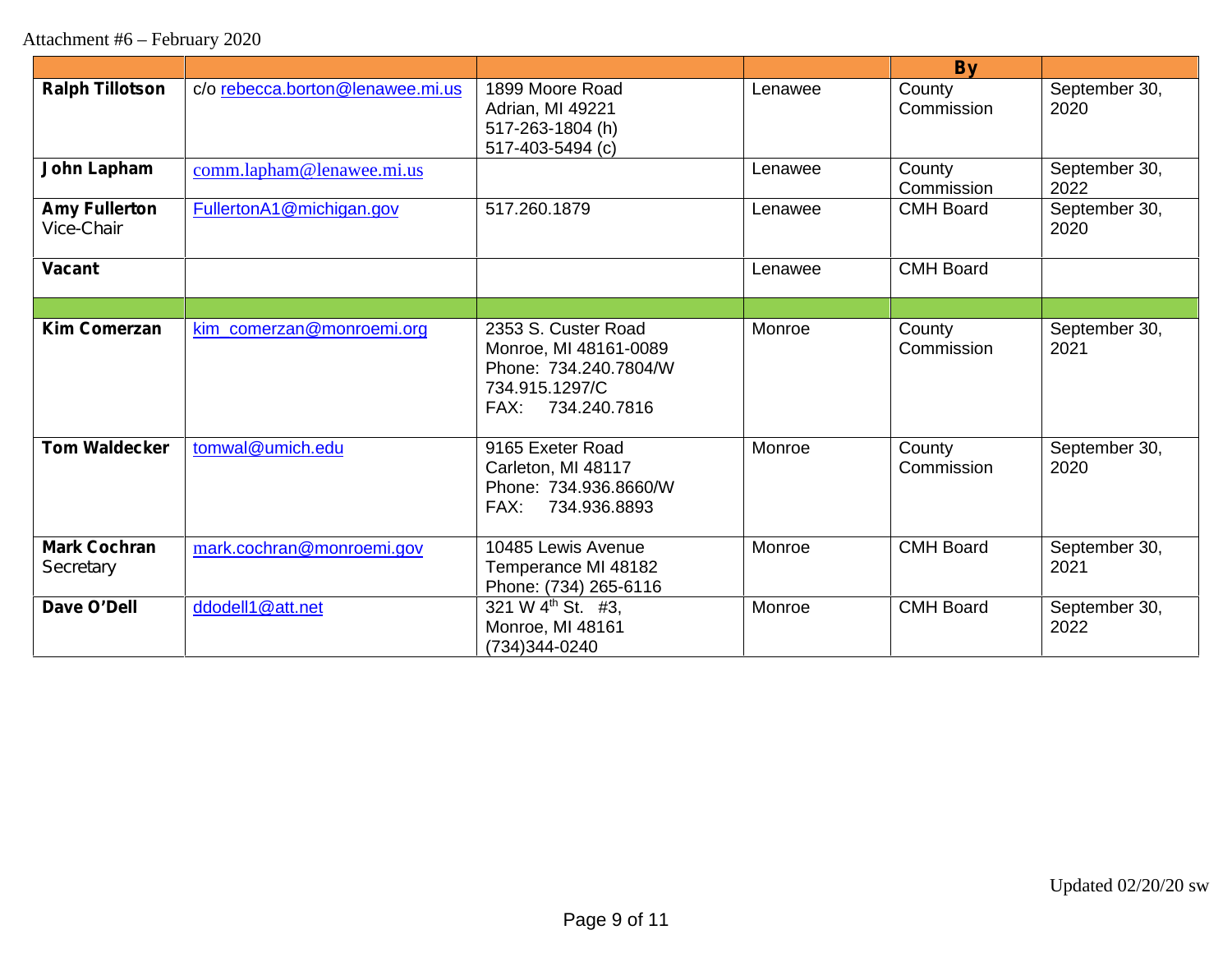**COMMUNITY MENTAL HEALTH PARTNERSHIP OF SOUTHEAST MICHIGAN REGULAR BOARD MEETING MINUTES February 12, 2020**



- **Members Present:** Judy Ackley, Greg Adams, Susan Fortney, Roxanne Garber, Bob King, Sandra Libstorff, Charles Londo, Katie Scott, Sharon Slaton
- **Members Absent:** Charles Coleman, Gary McIntosh, Caroline Richardson, Ralph Tillotson
- **Staff Present:** Kathryn Szewczuk, Stephannie Weary, Lisa Jennings, James Colaianne, Connie Conklin, Dana Darrow, Trish Cortes, CJ Witherow, Matt Berg

# **Others Present:** Lori Lutomski

- I. Call to Order Meeting called to order at 6:03 p.m. by Board Chair S. Slaton.
- II. Roll Call A quorum of members present was confirmed.
- III. Consideration to Adopt the Agenda as Presented

## **Motion by R. Garber, supported by K. Scott, to approve the agenda Motion carried**

New Business – Item D: Update on review process for J. Colaianne.

IV. Consideration to Approve the Minutes of the December 11, 2019 Regular Meeting and Waive the Reading Thereof

## **Motion by R. Garber, supported by B. King, to approve the minutes of the December 11, 2019 regular meeting and waive the reading thereof Motion carried**

V. Audience Participation None

#### VI. Old Business

- a. February Finance Report  $-$  FY20 as of December 31 $\mathrm{^{st}}$ 
	- M. Berg presented.
	- M. Berg will bring a draft dashboard for the board's review. It will show relevant information in a 1-page format.
- VII. New Business
	- a. Board Action Request Consideration to approve the CEO to execute the presented contracts/amendments

#### **CMHPSM Mission Statement**

*Through effective partnerships, the CMHPSM shall ensure and support the provision of quality integrated care that focuses on improving the health and wellness of people living in our region.*